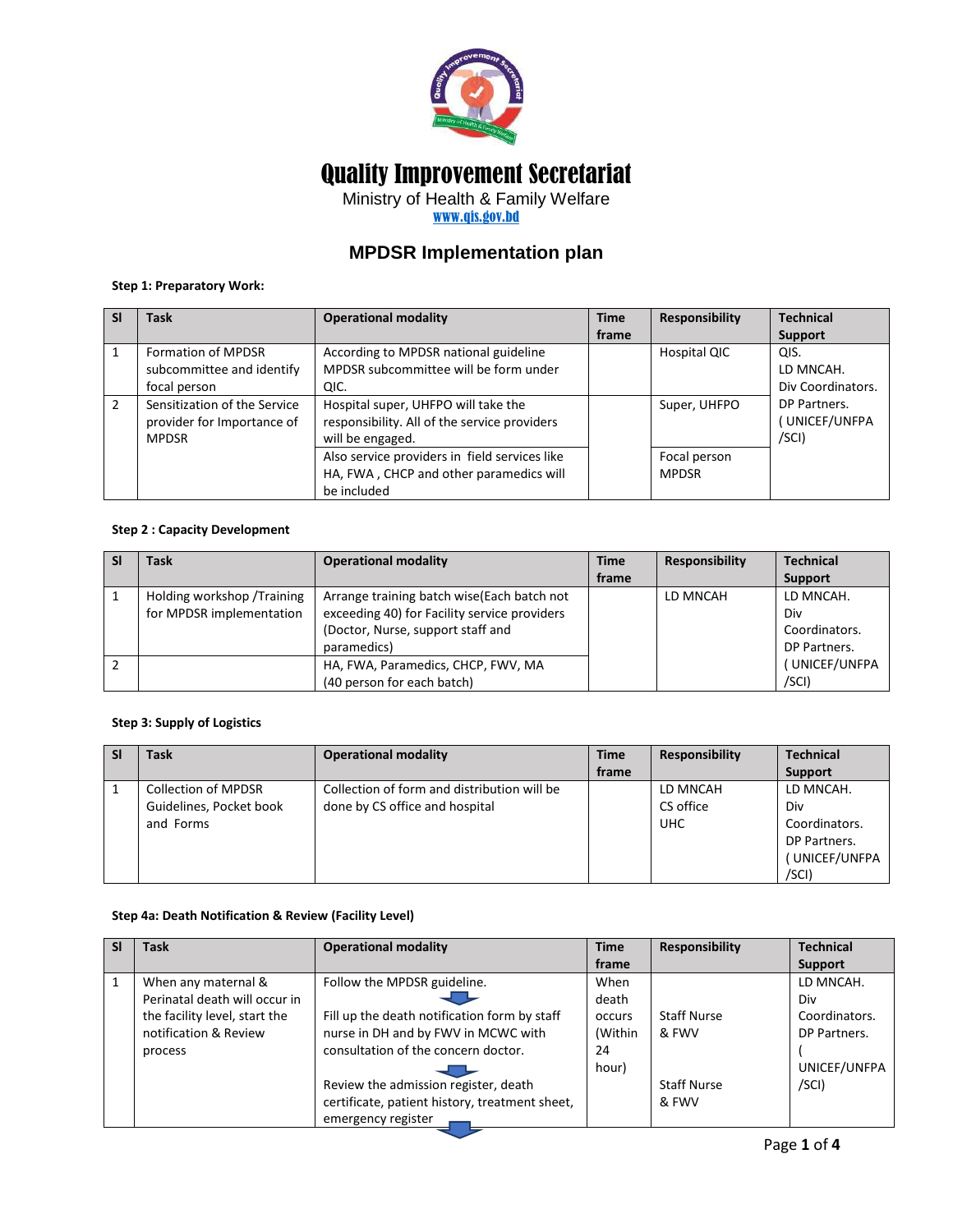|                                           | <b>Staff Nurse</b> |
|-------------------------------------------|--------------------|
| For Identification the cause of death(    | & FWV              |
| Maternal & still birth) And submit to the |                    |
| MPDSR sub committee                       |                    |
|                                           | <b>MPDSR</b>       |
| MPDSR subcommittee identified the cause   | subcommittee       |
| of death(by using form 3 and form 4) and  |                    |
| request to take necessary to QIC          | DH-Focal           |
|                                           | person/RMO         |
| Disseminate it to monthly meeting to the  | MCH-Focal          |
| service provider                          | person/Register    |
|                                           | UHC-Focal          |
|                                           | person/RMO         |
|                                           | Field-MO MCH/SI    |

## **Step 4b: Death Notification (Field Level)**

| <b>SI</b>    | <b>Task</b>                   | <b>Operational modality</b>                    | <b>Time</b> | <b>Responsibility</b> | <b>Technical</b> |
|--------------|-------------------------------|------------------------------------------------|-------------|-----------------------|------------------|
|              |                               |                                                | frame       |                       | <b>Support</b>   |
| $\mathbf{1}$ | When any maternal &           | Follow the MPDSR guideline.                    | When        |                       | LD MNCAH.        |
|              | Perinatal death will occur in |                                                | death       | UHFPO/Focal person    | Div              |
|              | the field level, start the    | Death notification in the community, The       | occurs      |                       | Coordinators.    |
|              | notification & Review         | area need to be identified by joint discussion |             |                       | DP Partners.     |
|              | process                       | with UHFPO & Focal person, MO MCH &            |             | <b>UHFPO</b>          |                  |
|              |                               | <b>UFPO</b>                                    |             |                       | UNICEF/UNFPA     |
|              |                               |                                                |             |                       | /SCI)            |
|              |                               | Identification of Community clinic, where      |             | <b>CHCP</b>           |                  |
|              |                               | they will submit the notification slip and one |             |                       |                  |
|              |                               | copy to UHFPO                                  |             |                       |                  |
|              |                               | In Community clinic CHCP will enter data in    |             |                       |                  |
|              |                               | DHIS <sub>2</sub>                              |             |                       |                  |
|              |                               | After data entry HA & FWA will share it to     |             |                       |                  |
|              |                               | the others to avoid the duplication            |             |                       |                  |
|              |                               |                                                |             |                       |                  |
|              |                               | Disseminate it to monthly meeting to the       |             |                       |                  |
|              |                               | service provider                               |             |                       |                  |
|              |                               |                                                |             |                       |                  |

## **Step 5: Verbal Autopsy (VA) at Rural community**

| <b>SI</b>    | <b>Task</b>                    | <b>Operational modality</b>                   | <b>Time</b> | <b>Responsibility</b> | <b>Technical</b> |
|--------------|--------------------------------|-----------------------------------------------|-------------|-----------------------|------------------|
|              |                                |                                               | frame       |                       | Support          |
| $\mathbf{1}$ | After completion of death      | Autopsy area & responsibility should be       |             | UHFPO/Focal           | LD MNCAH.        |
|              | notification process, start    | determined jointly                            |             | person/MOMCH/FP       | Div              |
|              | the process for identification |                                               |             | O                     | Coordinators.    |
|              | of medical cause including     | UHFPO will ask to assign to the first line    |             |                       | DP Partners.     |
|              | factors related death by       | supervisor to verbal autopsy and use form     | $7 - 15$    |                       |                  |
|              | conducting interview using     | for conduction of verbal autopsy by using     | days        | HI/AHI/FPI            | UNICEF/UNFPA     |
|              | specific form                  | Form 1(Maternal death review form), Form      |             |                       | /SCI)            |
|              |                                | 2(Neonatal death review form)                 |             |                       |                  |
|              |                                |                                               |             |                       |                  |
|              |                                | Submit the report on specific format to       |             |                       |                  |
|              |                                | <b>UHFPO</b>                                  |             |                       |                  |
|              |                                |                                               |             | HI/AHI/FPI            |                  |
|              |                                | In Community clinic CHCP will enter data in   |             |                       |                  |
|              |                                | DHIS <sub>2</sub>                             |             |                       |                  |
|              |                                |                                               |             |                       |                  |
|              |                                | Respective line supervisor will supervise the |             |                       |                  |
|              |                                | activities of verbal autopsy                  |             |                       |                  |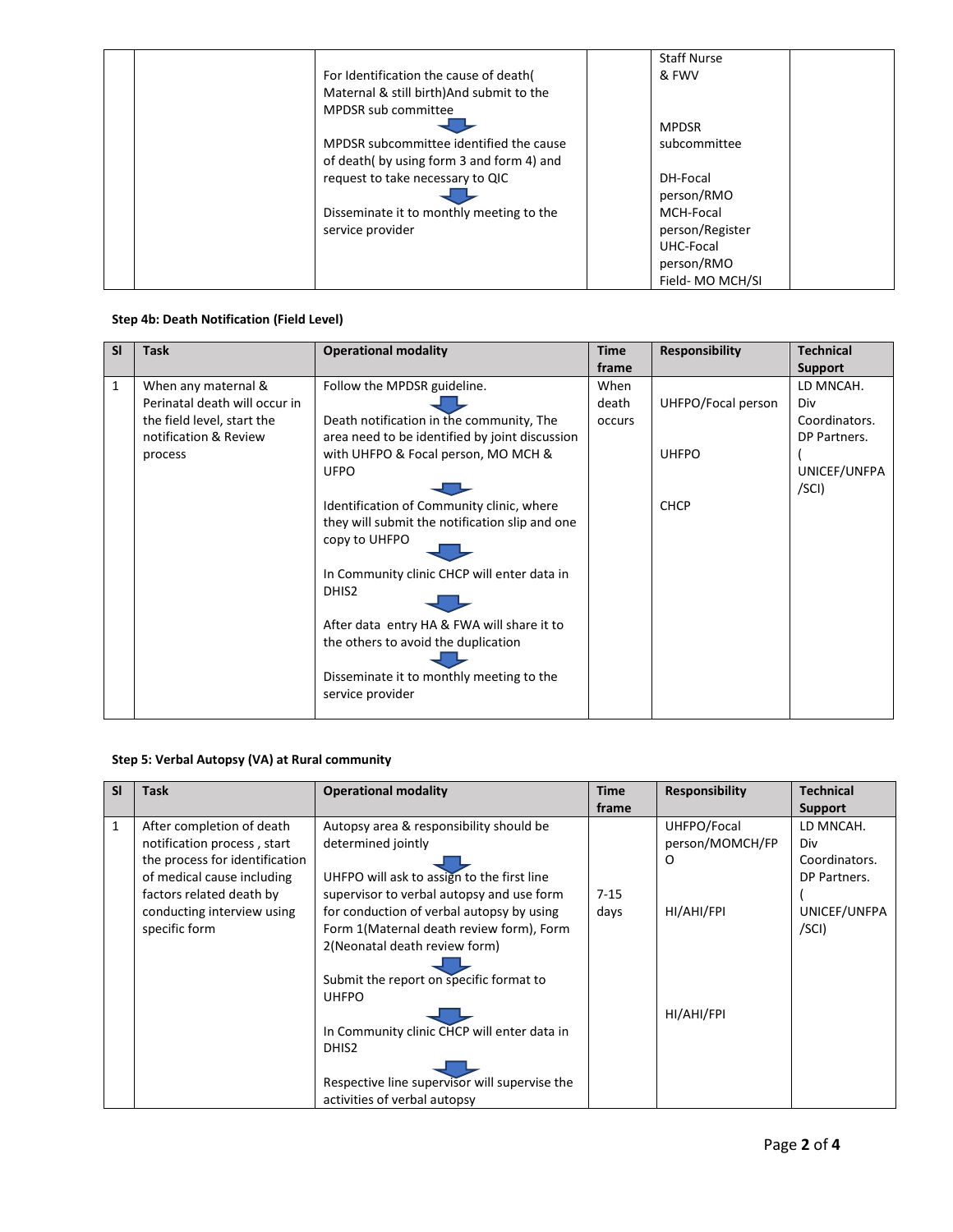#### **Step 6: Social Autopsy at Rural community**

| <b>SI</b>    | <b>Task</b>                    | <b>Operational modality</b>                   | <b>Time</b> | <b>Responsibility</b> | <b>Technical</b> |
|--------------|--------------------------------|-----------------------------------------------|-------------|-----------------------|------------------|
|              |                                |                                               | frame       |                       | <b>Support</b>   |
| $\mathbf{1}$ | After completion of death      | Autopsy area & responsibility should be       |             | UHFPO/Focal           | LD MNCAH.        |
|              | notification process, start    | determined jointly                            |             | person/MOMCH/FP       | Div              |
|              | the process for identification |                                               |             | O                     | Coordinators.    |
|              | of social cause including      | UHFPO will ask to assign to the first line    |             |                       | DP Partners.     |
|              | factors related death by       | supervisor to social autopsy.                 |             |                       | (UNICEF/UNFP     |
|              | conducting interview using     |                                               |             | HI/AHI/FPI will       | A                |
|              | specific form                  | Select the place of social autopsy and find   | $15 -$      | conduct and submit    | /SCI)            |
|              |                                | out the participants (around 40-50            | 30days(     | report                |                  |
|              |                                | participants from 20-30 adjacent              | after       |                       |                  |
|              |                                | household).                                   | conducti    |                       |                  |
|              |                                |                                               | on of       |                       |                  |
|              |                                | Start conduction of social autopsy by using   | verbal      |                       |                  |
|              |                                | SBCC materials (pictorial flip chart) and     | autopsy)    |                       |                  |
|              |                                | duration of session will be 30-45 minutes     |             |                       |                  |
|              |                                |                                               |             |                       |                  |
|              |                                | Submit the report of social autopsy on        |             |                       |                  |
|              |                                | specific format(Social autopsy reporting      |             |                       |                  |
|              |                                | form) and submit to UHFPO                     |             |                       |                  |
|              |                                |                                               |             |                       |                  |
|              |                                | In Community clinic CHCP will enter data in   |             |                       |                  |
|              |                                | DHIS <sub>2</sub>                             |             |                       |                  |
|              |                                |                                               |             |                       |                  |
|              |                                | Respective line supervisor will supervise the |             |                       |                  |
|              |                                | activities of social autopsy                  |             |                       |                  |

@In respect to the facility based MPDSR, MPDSR subcommittee will review the forms, validation, identification of gaps and developing action plan, Monitoring & follow up

#### **Step 7: Record Keeping/ Analysis & Validation**

| <b>SI</b> | <b>Operational modality</b>        | Time frame | <b>Responsibility</b> | <b>Technical</b> |
|-----------|------------------------------------|------------|-----------------------|------------------|
|           |                                    |            |                       | Support          |
|           | Record keeping in Community clinic | Continuous | <b>CHCP</b>           | Focal person     |
|           | In FWC                             | process    | <b>FWV</b>            | will coordinate  |
|           | In UHC                             |            | <b>RMO</b>            |                  |
|           | In MCWC                            |            | MO Clinic             |                  |
|           | In DH                              |            | <b>RMO</b>            |                  |

@As a whole district information and documents will be submitted to the CS office & focal person will be assisted by statistician/ office assistant

#### **Step 8: Role of district MPDSR subcommittee**

District MPDSR subcommittee will act accordingly to the TOR & MPDSR guideline in respect of report submission, facilities compliance, data validation, gap identification, remedial measure, coverage and follow up action and provide feedback to the Upazilla.

#### **Step 9: Role of Development partners**

- a. Facilitation of MPDSR process and implementation
- b. Providing technical support specially coordination with the MPDSR subcommittee in different level and also conducting meeting of the QI committee.
- c. Will render the special support for data validation, preparation of report & communication with LD MNCAH, LD MCRH & QIS

#### **Step 10: Supportive supervision**

In the field level , HI will supervise the AHI, FWA will supervise FPI. In FWC, Senior FWV & MOMCH will supervise. In UHC, UHFPO/RMO/ Consultant Gynae & Obs will supervise internally and CS will do it externally